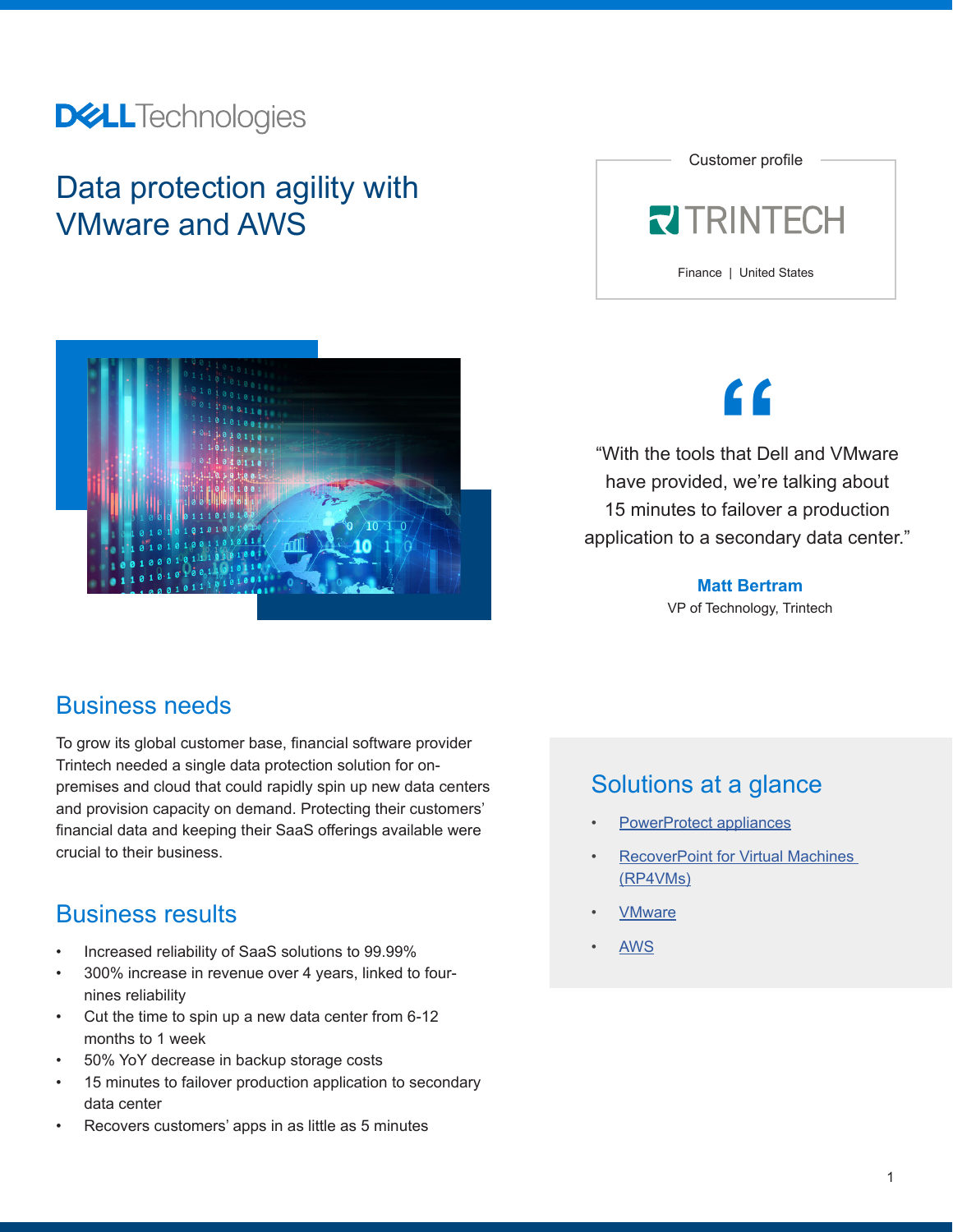Based in Dallas, Texas, with offices around the world, Trintech provides specialized accounting software for finance professionals in over 100 countries, including the majority of Fortune 100 companies. With recent acquisitions and a strategy of geographic expansion, Trintech has tripled its annual revenue to \$120 million – enabled by IT transformation.

#### Smooth Scaling

Says Matt Bertram, VP of Technology for Trintech, "As Trintech grew, we needed a backup and replication solution that would allow us to provide a single solution both onpremises and in VMware/AWS environments, so that we could leverage AWS storage for backups and on-demand growth. This solution would allow us to scale with minimal initial investment, offering capacity on demand and multiple VMware/AWS data centers globally. And it would be the same solution that we could use in both public cloud and private cloud." To meet these requirements, Trintech chose Dell EMC PowerProtect DD Virtual Edition (DDVE) and RecoverPoint for Virtual Machines (RP4VMs), and the benefits to their business have been striking.

#### On the Money

Trintech provides large, multinational companies with software that supports monthly, quarterly, and annual closing. Protecting their customers' data and keeping their services continuously available are vital to Trintech's business. Using DDVE, and RP4VMs to replicate to a secondary site, Trintech can assure their customers of the continuous availability of their solutions.

 "We have deployed PowerProtect DD Virtual Edition and multiple AWS regions within hours," says Bertram, "and this allows us to meet very aggressive recovery point and recovery time objectives for global customers with the full stack automation that the solution provides. We can meet customers' specific backup requirements, and we can failover to a secondary site within minutes. With the tools that Dell and VMware have provided, we're talking about literally 15 minutes to failover a production application to a secondary data center."



# **"**

"With RP4VMs, we were able to decrease recovery time objectives for the applications in specific customer use cases to literally five minutes."

#### **Matt Bertram**

VP of Technology, Trintech

**DELL**Technologies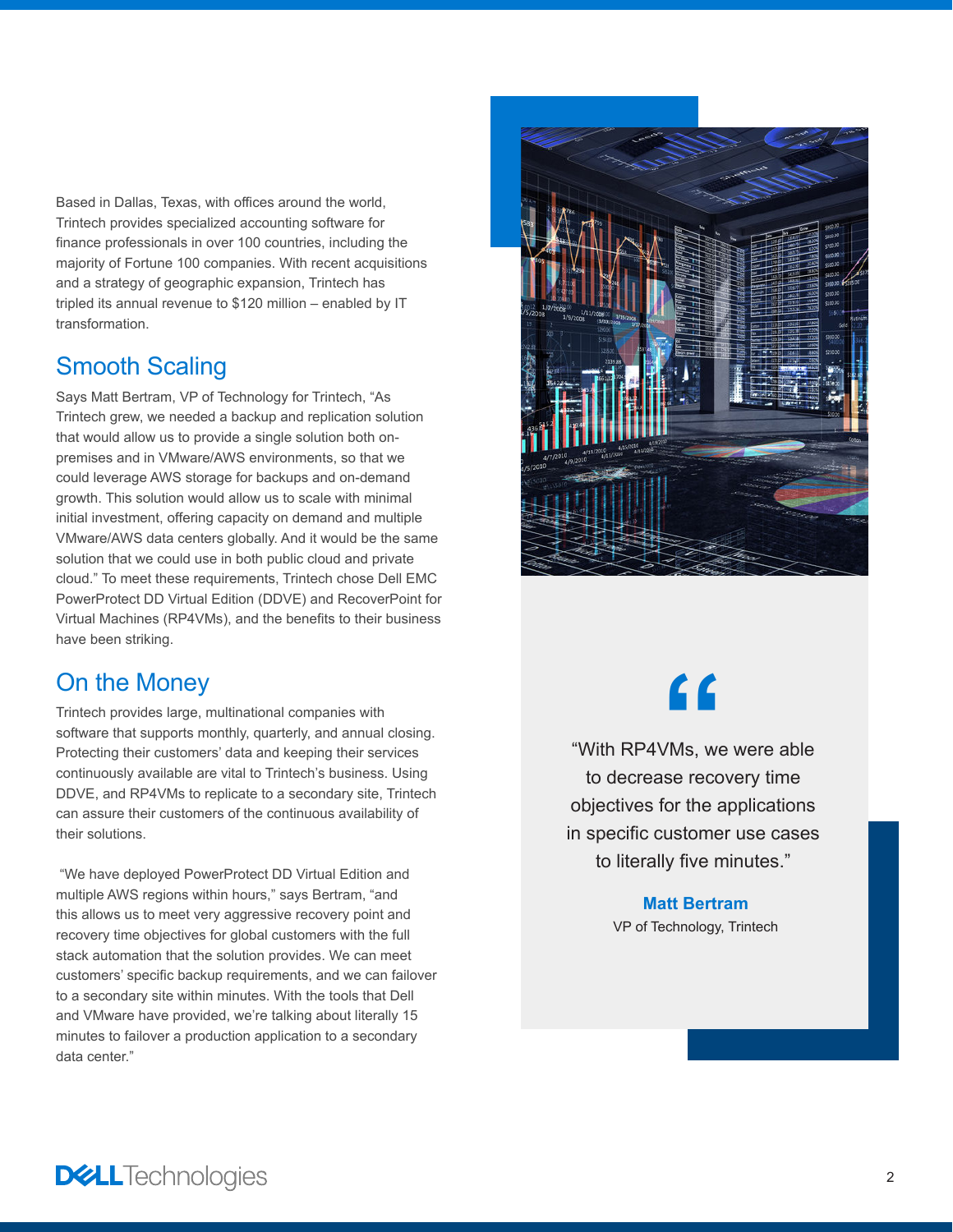# **"**

 "We've decreased our storage costs for backups by at least 50% year over year."

#### **Matt Bertram**

VP of Technology, Trintech

### Making Change

Also driving their need for IT transformation was Trintech's rapid expansion worldwide in a changing political and financial environment post Brexit. DDVE has helped Trintech keep customers' data in their preferred country of origin or country of data-at-rest and scale their offerings with a minimal additional investment and a minimum time to implement additional storage.

"This helped us open markets and transition to EU-native data centers post Brexit," says Bertram. "It's cut our time to create data centers in these countries from a six-to-twelve month process to literally one week.

"If we have 10 customer deals within a given month, spinning up that capacity literally is configuration that takes minutes to hours rather than requiring orders to procure hardware and manage the data center. All of that's done for us by VMware as a managed service and even the backups are a managed service within the AWS Cloud."

Says Bertam, "With AWS and Dell, we have enterprise partners that can provide us with solutions across the full stack. That includes hardware, storage, virtualization, the management of the full VMware vCloud Foundation stack, and the ability to guarantee that the backup will be available in any cloud or in any AWS data center globally.

 "For us, the value is that we can enter any geographic market where there's an AWS data center. Management of the infrastructure is no longer something that requires expertise.

We can leverage infrastructure as a service, we can leverage capacity on demand for backups and we can meet the needs of our customers with the minimal capital investment at the outset.

"For Trintech, a key component of our choice of Dell data protection and AWS was really to be able to provide the same VMware vCloud Foundation and VMware infrastructure globally. Being able to do this either in our private cloud environments or public cloud environments like AWS means that we can provide the same platform for all of our customer-facing applications, whether it's public or private cloud. This opens up the ability to enter new markets very quickly. We don't need the capital investment associated with a traditional data center. We can leverage AWS data centers wherever they exist, VMware services and a fully integrated backup solution that is the same across all data centers globally."

#### Faster Recovery, Painless Testing and Compliance

Trintech uses RP4VMs to protect over 2000 VMs in SaaS environments, replicating them to a secondary site for disaster recovery. "With RP4VMs, we were able to decrease recovery time objectives for the applications in specific customer use cases to literally five minutes," says Bertram. "The key benefit of RP4VMs is full orchestration and automation around failover of customer-facing applications from a primary to a secondary

# **"**

"The key benefit of RP4VMs is full orchestration and automation around failover of customer-facing applications from a primary to a secondary site."

> **Matt Bertram** VP of Technology, Trintech

### **DELL**Technologies